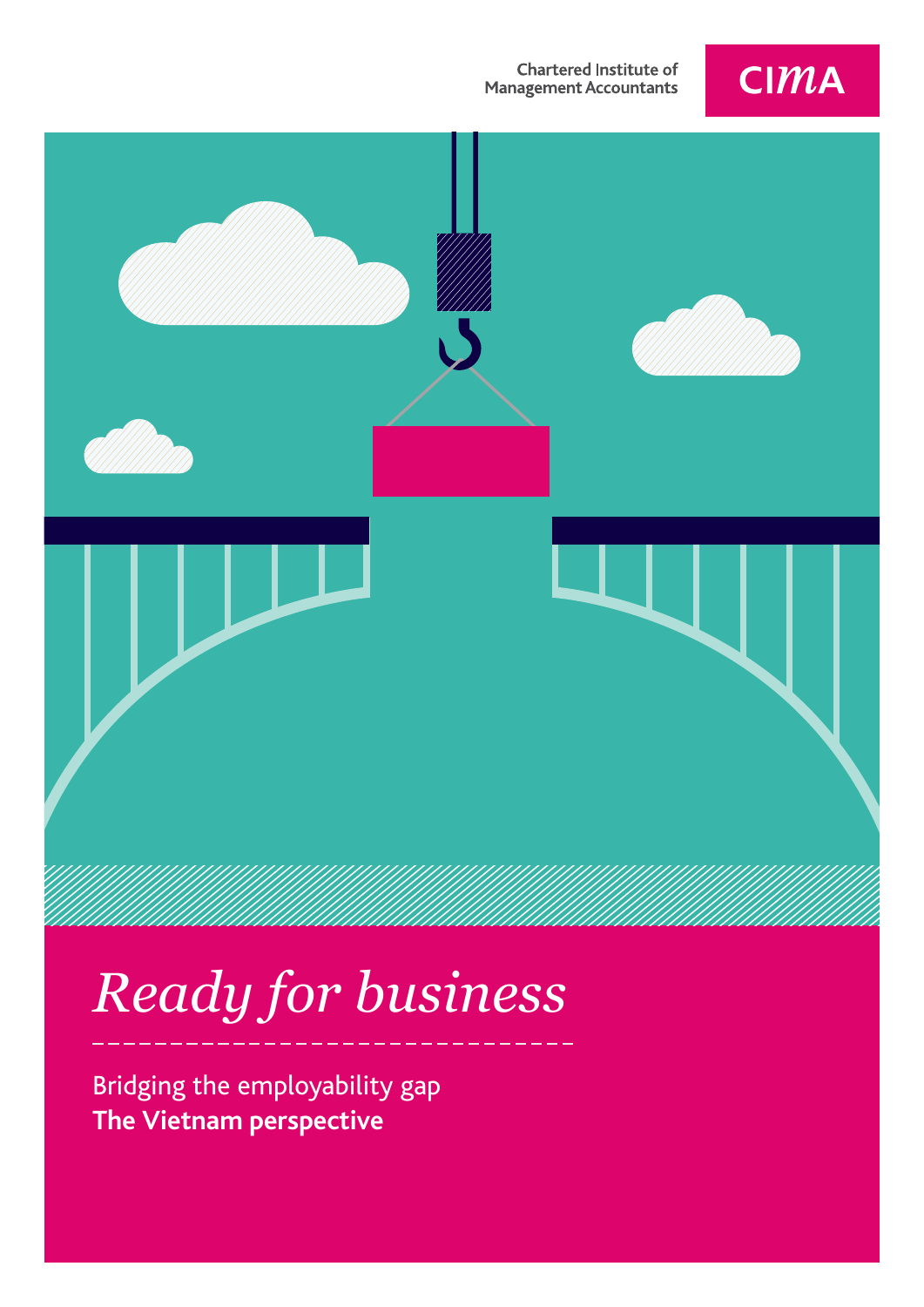

Powered by





### ABOUT CIMA



**Chartered Institute of Management Accountants** 

**Chartered Institute of ManagementAccountants**

### ABOUT AICPA

*The American Institute of Certified Public Accountants (AICPA) is the world's largest association representing the accounting profession, with more than 394,000 members in 128 countries and a 125-year heritage of serving the public interest. AICPA members represent many areas of practice, including business and industry, public practice, government, education and consulting.*



### ABOUT CGMA

*Two of the world's most prestigious accounting bodies, AICPA and CIMA, have formed a joint venture to establish the Chartered Global Management Accountant (CGMA) designation to elevate the profession of management accounting. The designation recognises the most talented and committed management accountants with the discipline and skill to drive strong business performance.*

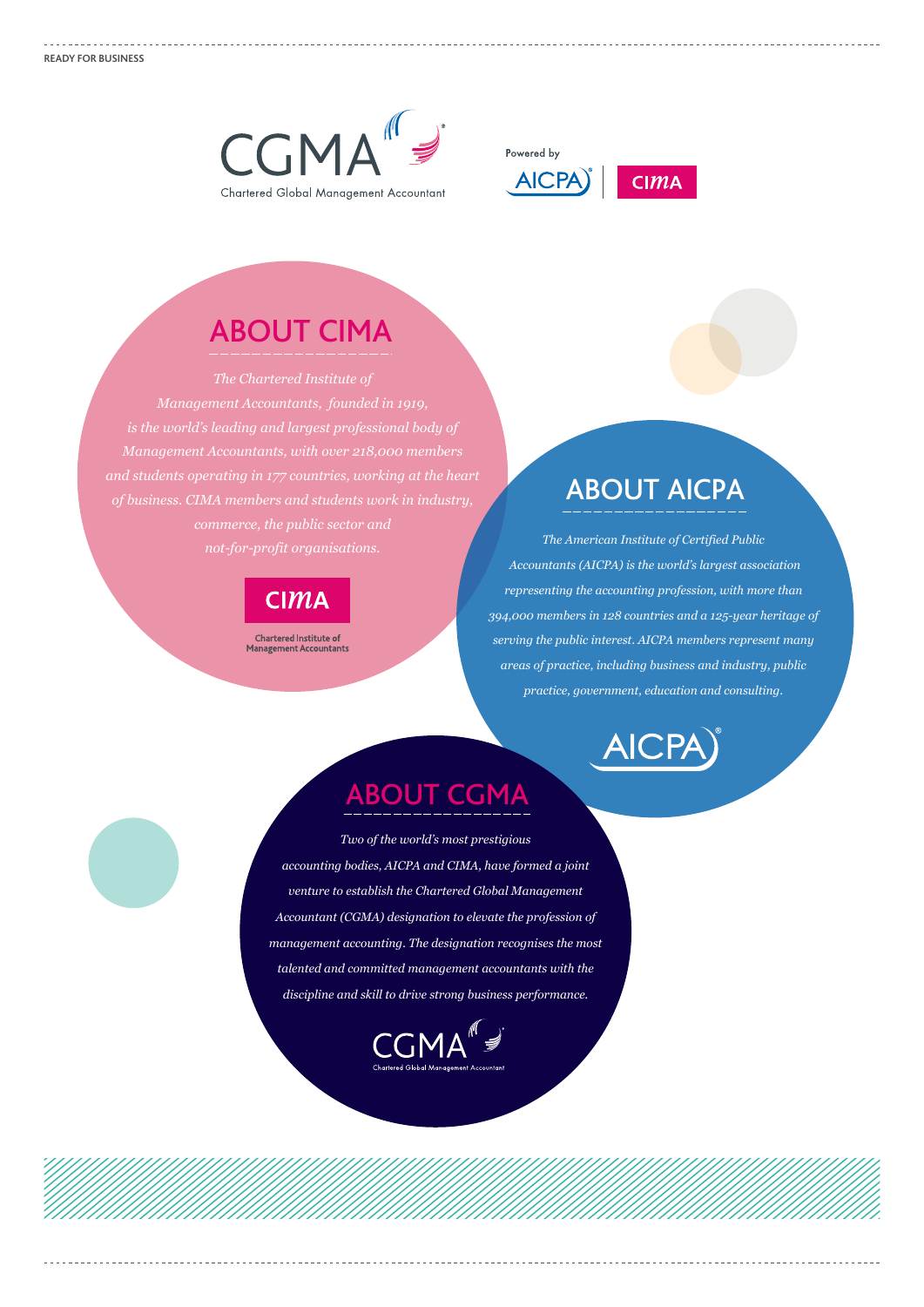## Contents

|    | The Challenge of Finding Talent --------------------------                                                                                                    | $\overline{3}$ |
|----|---------------------------------------------------------------------------------------------------------------------------------------------------------------|----------------|
|    | <b>Paper Qualifications:</b><br>Worth More Than The Paper They Are Printed On? ---------- 4-5                                                                 |                |
|    |                                                                                                                                                               | $6 - 7$        |
|    |                                                                                                                                                               | $8 - 10$       |
|    | The Responsibility Of The Employer -----------------------                                                                                                    | 11             |
|    | <b>The Financial Consequences</b><br>Of The Employability Gap <b>Francon Contract Contract Contract Contract Contract Contract Contract Contract Contract</b> |                |
| -8 | The CGMA Competency Framework:<br>Who Is The Ideal Finance Professional? ------------------- 13-14                                                            |                |
| 9. | The Future Of Employability In Vietnam -------------------- 15                                                                                                |                |

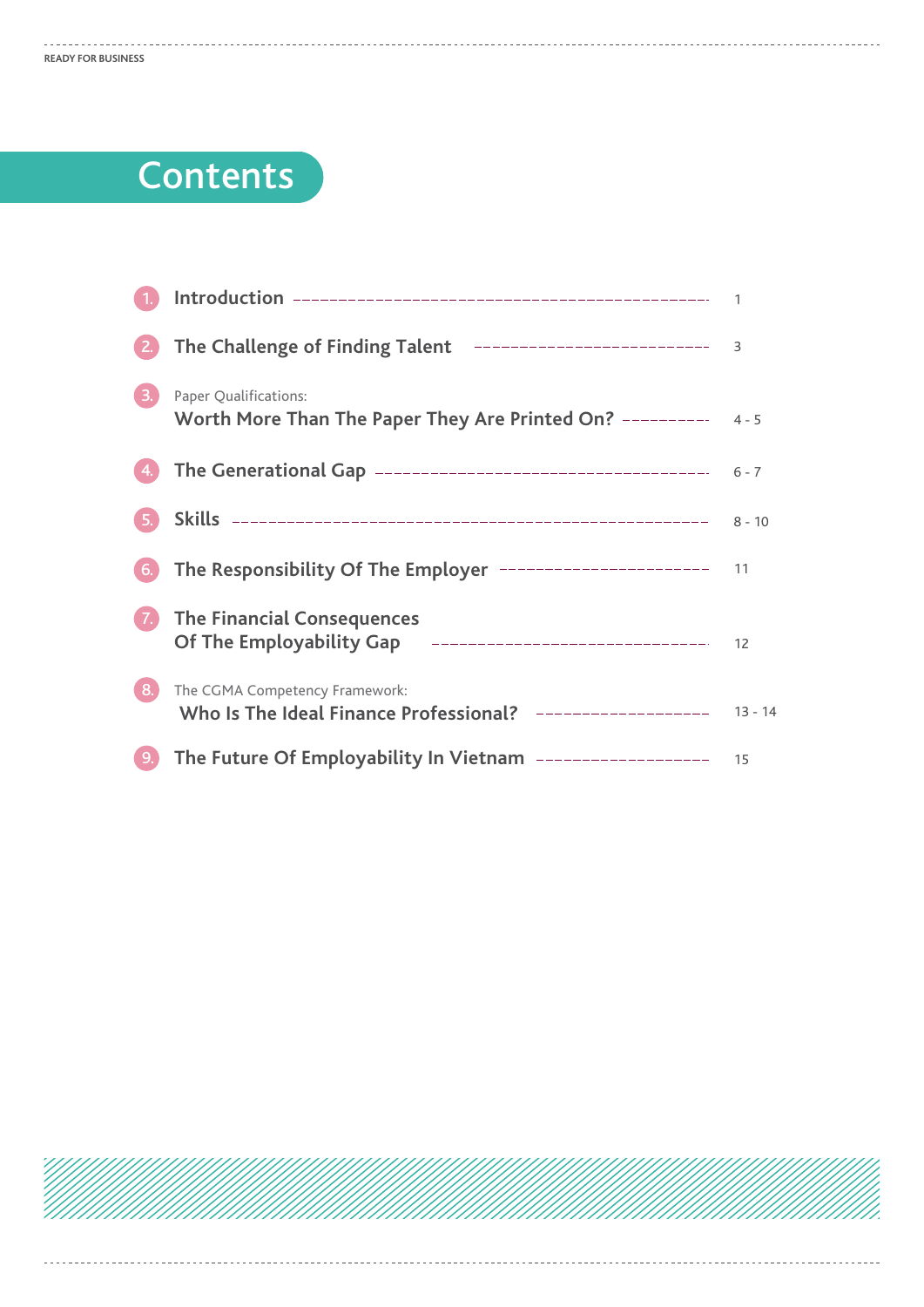1.

## Introduction

*CIMA organises roundtable discussions around the Asean region to harvest insights from business' leading heads and influencers. These insights are collated into a body of research that helps shed light on key issues with a hopeful view to influencing future outcomes.*

These are the findings from the Vietnam roundtables, of which there were two, conducted recently in August 2014.

The panellists in attendance at both roundtables included CEOs, CFOs, directors and other top management heads from a wide range of industries and sectors. These included banking and financial services, oil and gas, talent recruitment, electronics, food and beverages, manufacturing, information technology, data, medicine and broadcasting.

This brings not only a wealth of perspectives but also a rich texture to the conversation.

The employability gap is a global issue and challenge that cuts across borders and markets.

Within individual markets, the employability gap takes on a different context due to cultural, societal and economic conditions, but some issues related to employability are common to almost all markets.

A McKinsey report<sup>1</sup> found that 75 million young people globally are unemployed. The report also stated that 72% of educators felt that graduates were ready for entry level positions; 45% of graduates thought they had the skills desired by employers while 42% of employers said that their employees had been adequately prepared for work by their education.

To this end, CIMA wants to hear from employers about the various causes, effects, challenges and solutions to the employability gap in unique country-market contexts.

This report, part of a larger body of research, presents the fluid amalgamation of views expressed by these panellists in their experience as employers and as individuals. Some are paraphrased for conciseness, some quoted directly where the expression is particularly eloquent and emphatic.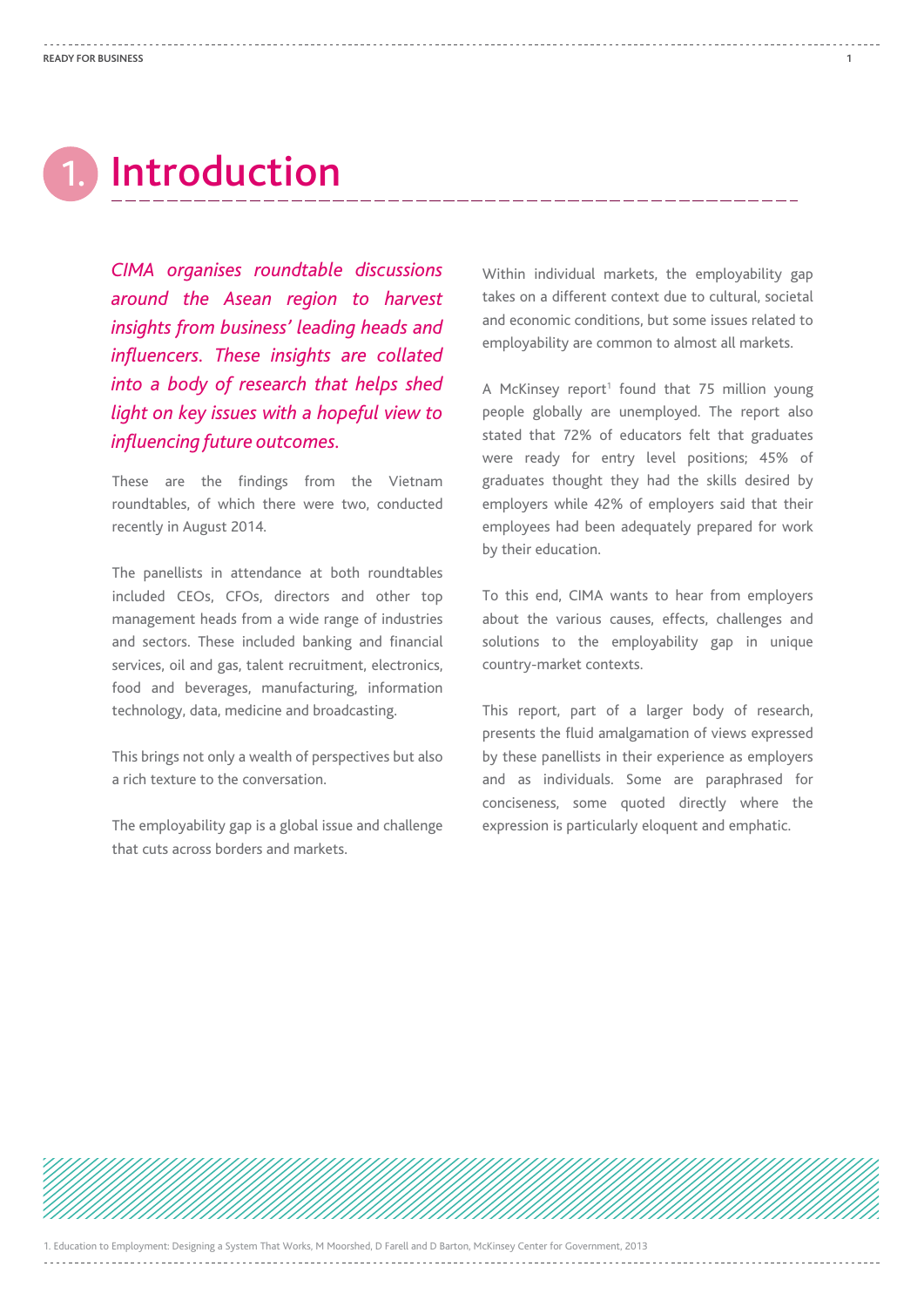

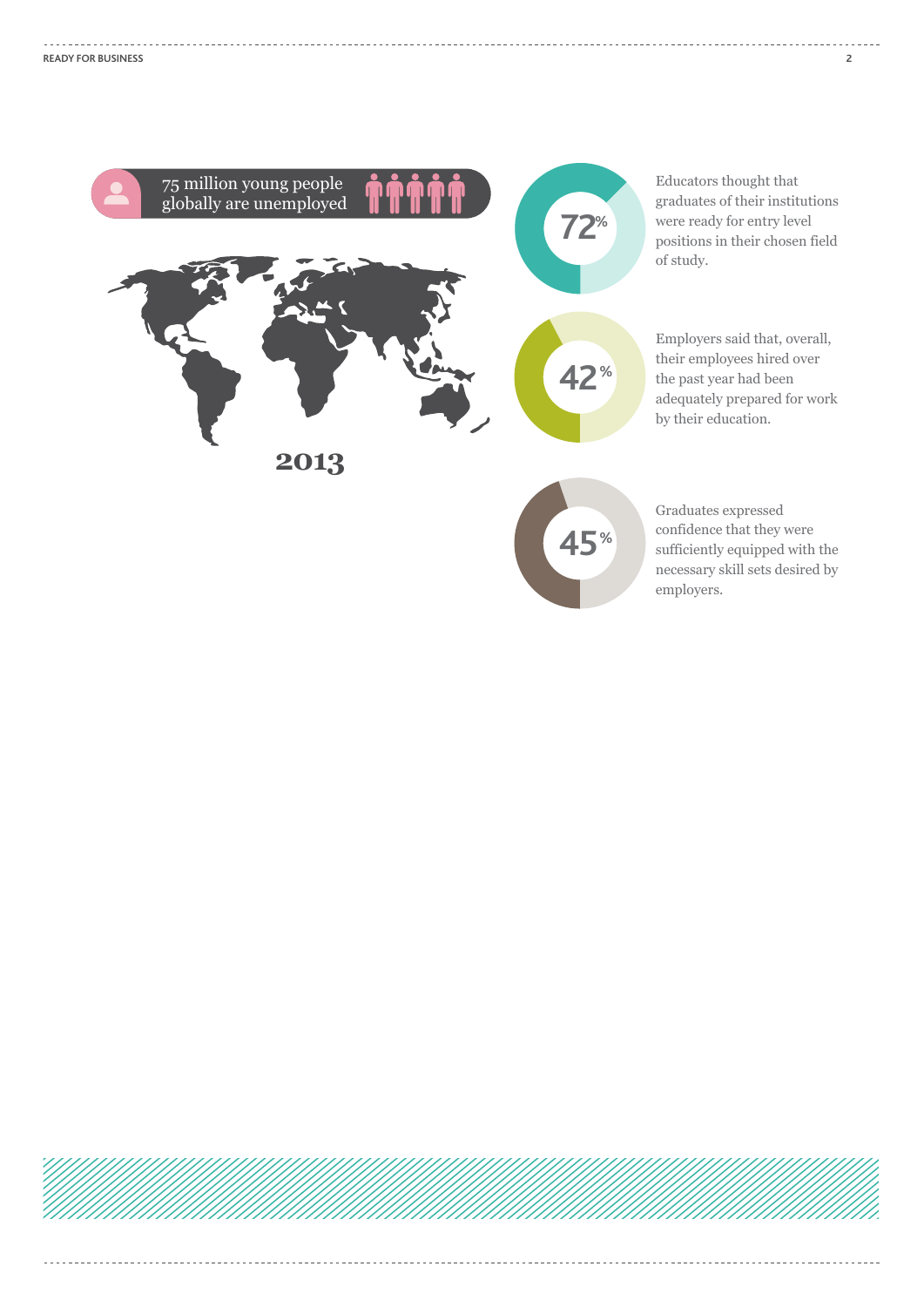

## The Challenge of Finding Talent

It is a continuous challenge to find and retain talent in this market. This is partly because of the intense competition for the "few talent that is out there".

This is mystifying as employers are constantly told that talent in the Vietnam market is highly literate and filled with people who are young and hungry for knowledge but closer scrutiny reveals some commonalities with other markets in terms of underlying issues that underpin the scarcity of talent. One employer opined that to find talent from the graduate pool who possess the ability to think or work within a multinational corporation, was a challenge, given that many "do not possess the characteristics" so needed in a multinational business environment, such as good communication and people management skills.



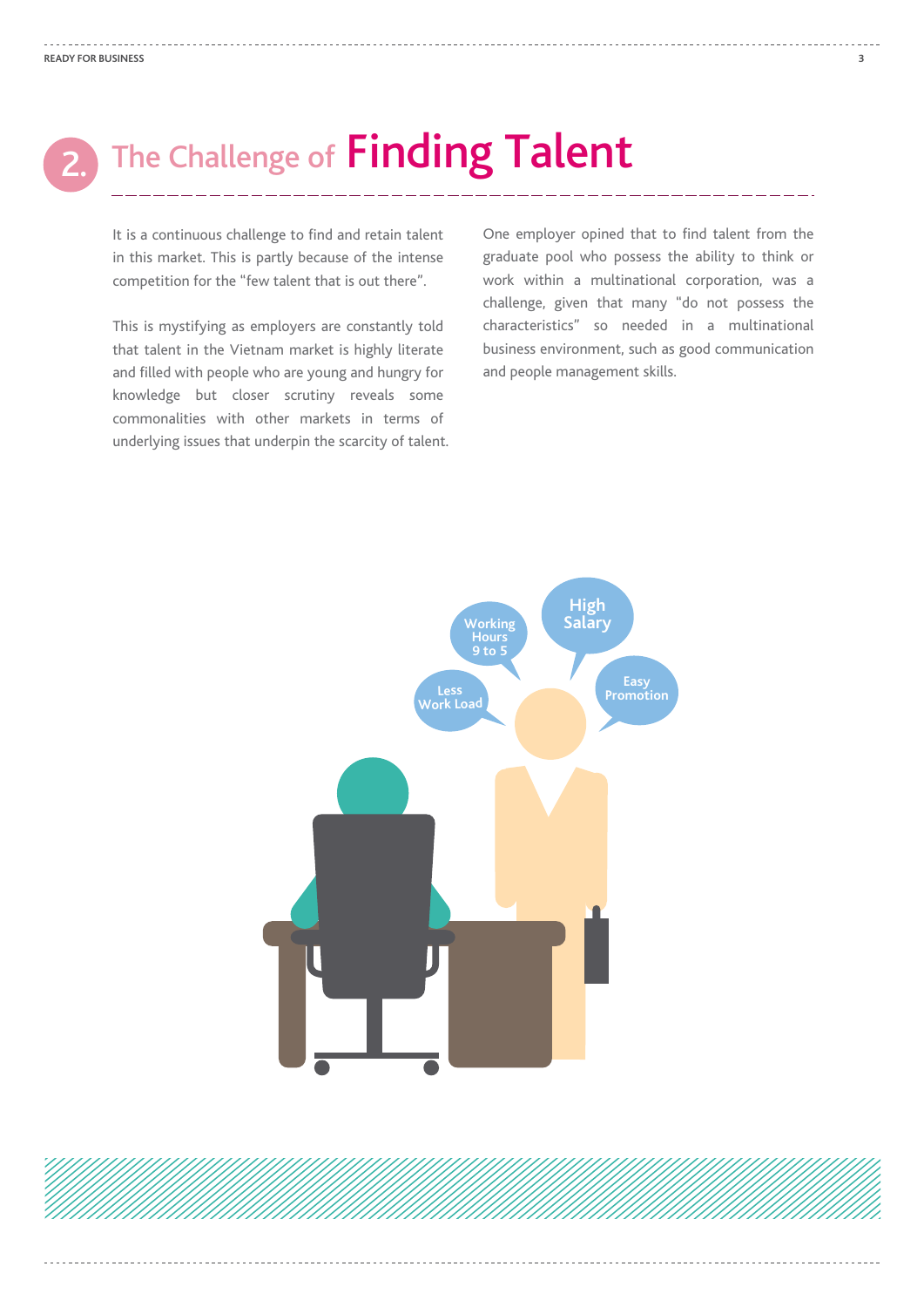# 3.

## Paper Qualifications: Worth More Than The Paper They Are Printed On?

There is the view that while many Vietnamese nationals may acquire impressive academic credentials such as Masters degrees in banking or law, when employers speak to them during the recruitment process post-graduation, they find that these graduates

**a** can't do the basic, *practical day-to-day business like communication, problemsolving, managing people or managing issues*

This may be attributable to the fact that these graduates have not been sufficiently exposed or immersed in real experience in the real world.

 For one employer, she pinpoints it to a failure by some graduates to have adequate understanding of a company's operations and policies. This gap in knowledge or understanding leads to a chasm of differing expectations between the graduate and recruiting employer.

For some employers, however, the lack of employable skills necessitates the need to provide, as much as possible, internship or apprenticeship opportunities for undergraduates, as a measure to address the lack of employer-desired skills relevant to the workplace.

Good academic qualifications do not guarantee a person's employability if there is a glaring lack of the above-mentioned skills at the point of recruitment.

"Work experience is a bigger predictor of success," is the view from a recruitment specialist who elaborates that many clients (who turn to the company for talent pools) rarely look at academic qualifications alone when weighing a person's desirability as a potential employee.

However, one panellist stated that quite often, an employer is willing to employ those who have no work experience, even going as far as to quantify the statement by sharing that only 30% of employees – in that organisation – have some prior experience while 70% were hired even in the absence of work experience.

An MBA, for instance, is not a 'meal ticket' to a bright future, despite cultural customs where parents may have repeatedly intoned or stressed to their children that an Honours degree in a heavyweight discipline from a sterling institute is the only golden assurance to instant success in the corporate world.

Academic experience does not prepare a graduate for the sort of experience desired by an employer in a modern, functional working situation.

While there is the recognition that students are good at absorbing knowledge and theory, the employability gap exists because sometimes, the application of that theory does not happen. Worse still is when what has been learnt from books (in academia) is completely irrelevant to the workplace.

"There is the question as to whether universities can give us the people that we (the employers) really need now," as opposed to what was needed a decade ago, now completely out of date.

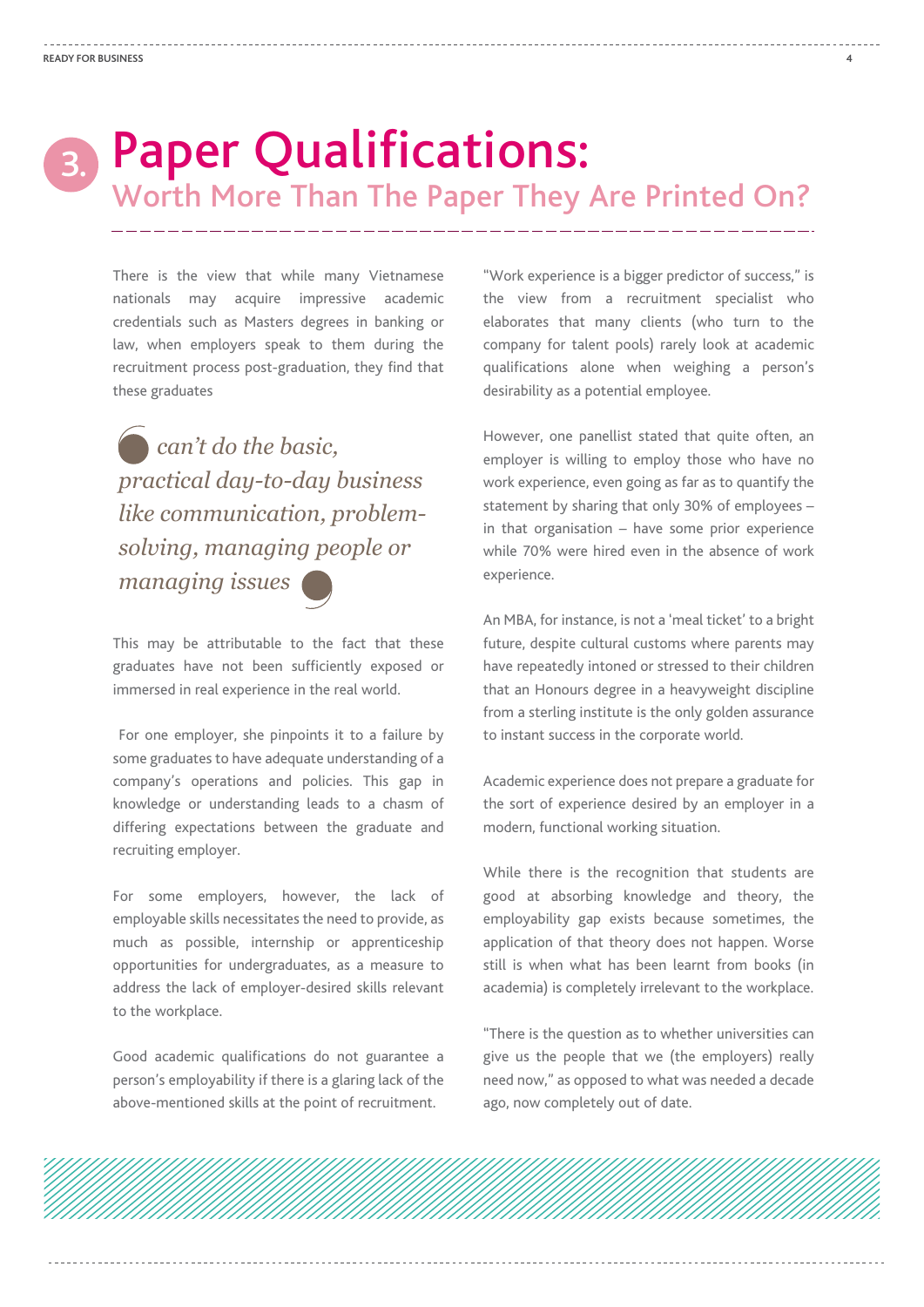More importantly, there is the occasional challenge of recruiting a graduate that comes with additional attitudinal baggage: the sense of entitlement that accompanies paper qualifications.

An employer may face a recruit that figuratively declares, though not overtly, but sends a clear message nonetheless, that he or she is in possession of certain paper qualifications and so it follows they should be awarded an important job with a monumental pay package, complete with disproportionately grandiose power but none of the actual responsibility.

The reality from the employers' perspective, however, is that no matter how impressive a person's paper qualifications, academic qualifications alone – whether for a fresh recruit or for a more mature, senior executive at the mid-point of their career – is no substitute for a sterling set of skills, especially of the soft variety (which are rarely taught in academia.)

The bright spark on the horizon, as one panellist revealed, is that universities and educational institutes in Vietnam are listening to this constant refrain from employers, and now work placements are increasingly becoming a staple part of undergraduate courses.

There is also a need for more training schools for specific vocations and skills in Vietnam given the growth in technical-heavy and technology companies. This view was emphatically echoed by several panellists.

The need for this is partly borne out of the fact that employers may not have any place to which to send employees who need to be trained. There is a visible lack of effective vocational training institutes or centres in Vietnam.

Additionally, some companies in the Vietnamese market lack the resources – financial and otherwise – with which to sufficiently train employees to a level that meets business requirements.

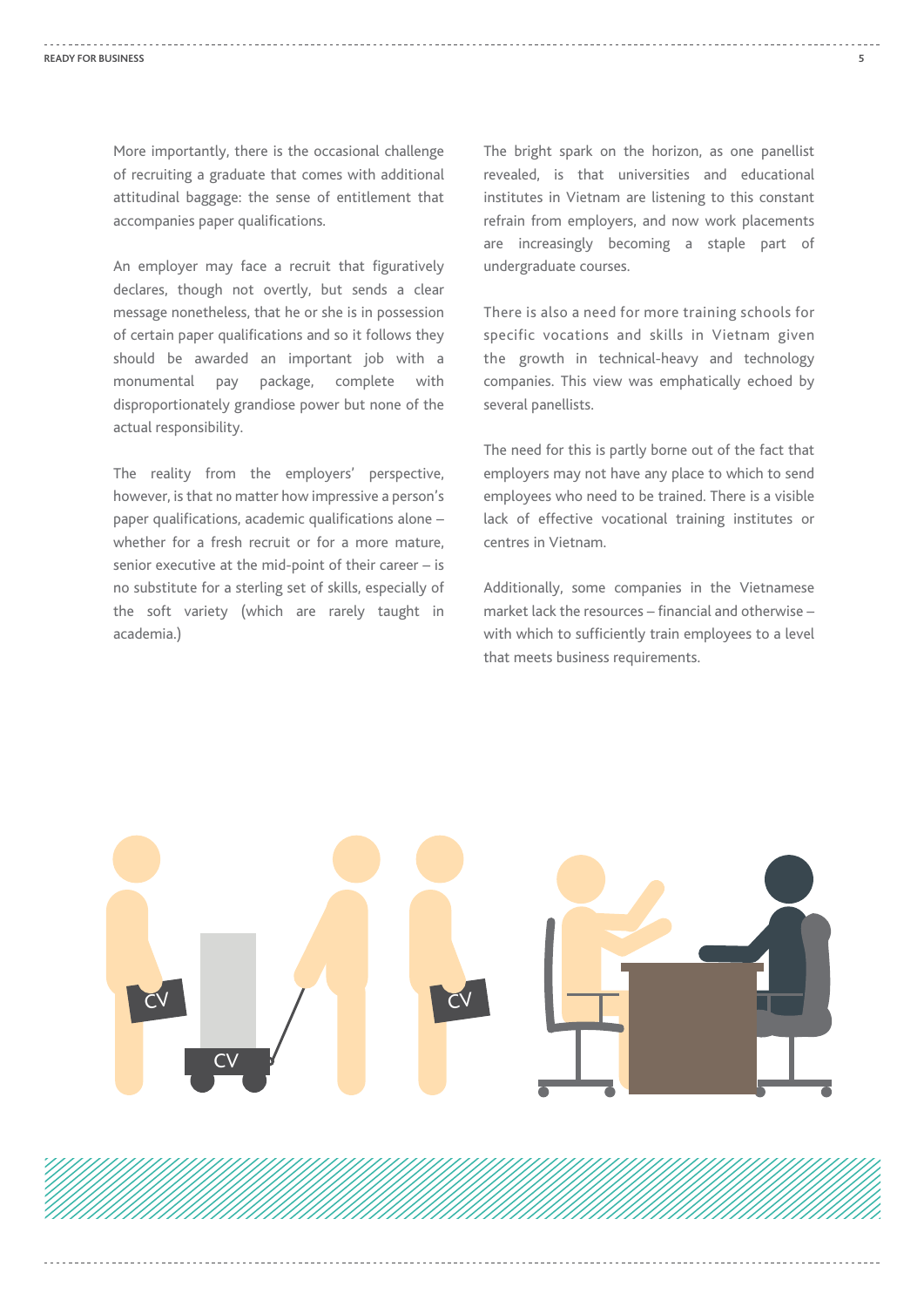# The Generational Gap

One panellist put forward the interesting perspective that the current time is one where business is witnessing four generations within the talent market, from baby boomers to Generations X and Y and millennials. (The term millennials and Gen Y are interchangeable, according to some resource groups.)

This does have differing impact on the work environment.

Culturally, the problem of having a young(er) workforce that does not possess sufficient drive or desire to learn (or even having a heavy reliance on education alone) may be due to parental indulgence or misplaced advice, especially if the younger generation did not experience war, conflict, economic depression, poverty or famine.

There may be a generational gap in attitudes, suggests the same panellist, where Gen X-ers understand the value of starting work life early while simultaneously pursuing their studies (holiday jobs, weekend jobs, etc.) while Gen Y-ers or millennials may think that pursuing academic study to the exclusion of all else (and obtaining a degree) automatically guarantees them a job as well as providing some testament to their work ethic; the reality, however, is that employers need some other testament of a good work ethic, BEYOND paper qualifications.

This may be the 'rude shock' that accompanies the yawning gap between generations.

Those familiar with an older Vietnamese work culture would hear that employees were traditionally rewarded, remuneration-wise, for having performed well and for having some sense of

loyalty to the company. To illustrate with an analogy, in the time before Vietnam was considered an emerging market, there was a clear case of giving the carrot after the cart had travelled some distance, rather than giving the carrot then seeing whether the cart could be pulled at all, which is the case now.

It was lamented that the younger generation, specifically high-achieving overseas-educated graduates, have different expectations whereby they expect "a decent earning" before they can be expected, or are incentivised enough, to contribute significantly.

There is a marked cultural and expectation gap between generations.

Interestingly, several panellists pointed out that in Vietnamese culture, Vietnamese workers give high loyalty and job commitment as long as they have motivation from a much-loved leader.

This leads to the point that with the current generation of millennials where princelings are pandered to through society's system, the current generation want to be leaders without understanding that they are in need of solid leadership – with which they need to be guided once they (the millennials) willingly climb down from their pedestals of self-conferred self-importance.

The mismatch between the quality of employed professionals and the prices at which they 'demand' or expect to be paid is a daily complaint for some employers. It is a daily frustration for some organisations where certified professionals produce work of a sub-standard quality in relation to their inflated salary packages.

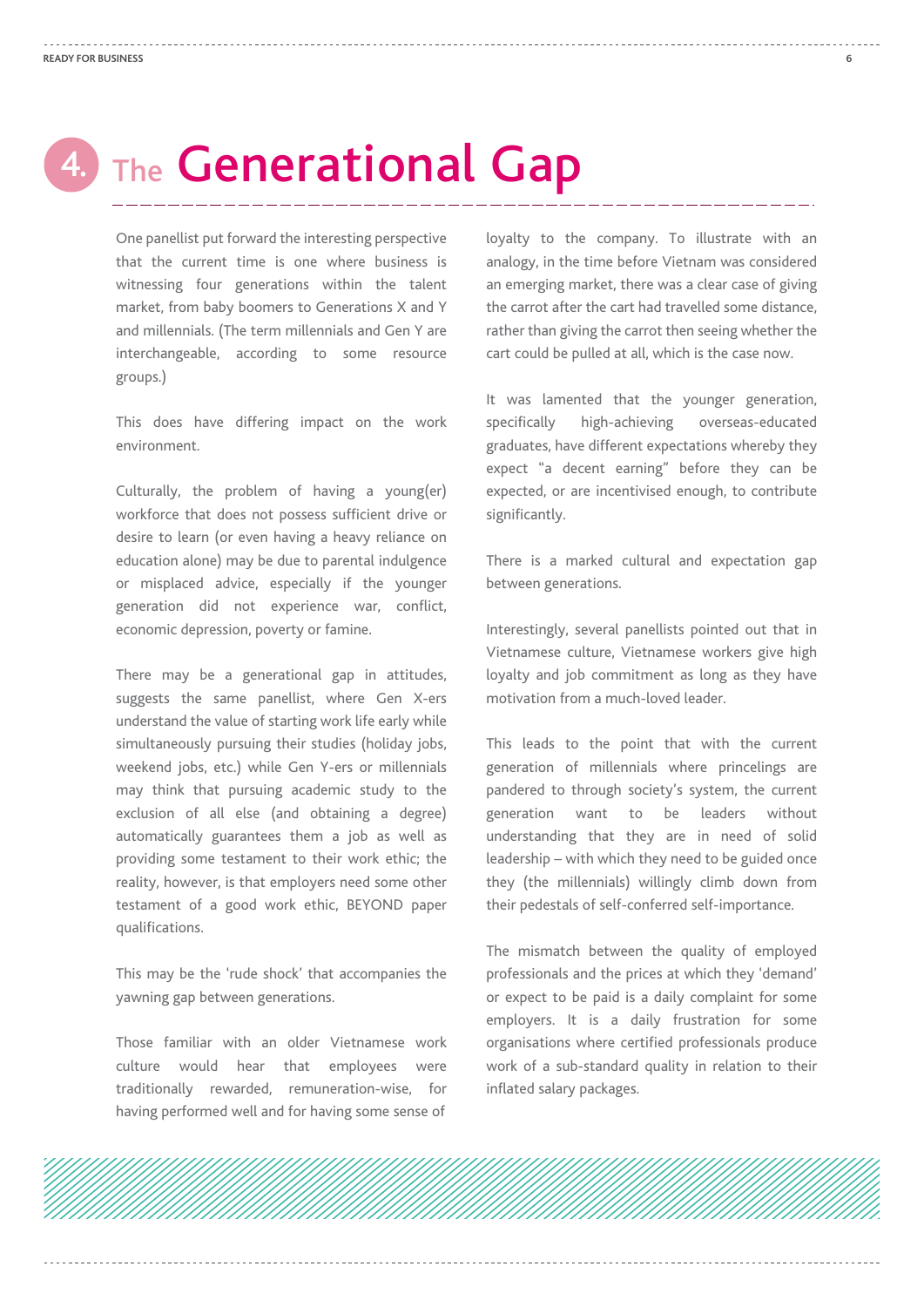In some cases, the sub-standard work is due to a failure on the part of the paid professional to understand bigger international or macro-business issues.

There may also be the prohibitive costs faced by students that results in the expectation that once they have obtained a degree at high cost, they deserve a job that will allow them to, eventually, "run the world."

The experience from the 'school of life' – often acquired by those who can't afford a tertiary education – can sometimes trump the employability of a graduate who has simply accumulated experience in school.

Sadly, though, the possession of tertiary academic qualifications often ensures a greater salary package. Another valid lament was, outside of the lack of technical or soft skills, many students in Vietnam are left hanging or helpless insofar that there really is no one  $-$  or no institution  $-$  that is actually telling students not just HOW to get a job but WHAT is required by employers when hiring. In some cases, students need to be taught the most basic life skills such as how to face an interview.

One solution that was shared with the table was based on experience: an employer spoke with his alma mater and shared his lament about the lack of well-rounded individuals lacking key soft skills such as negotiation skills, to which the response was a discussion between a delegation (from that institution) and employers locally, so as to foster a better understanding of what employers really need in terms of skills, for the contemporary workplace and modern market. The result was an establishment of a training system that equipped graduating professionals with the key soft skills needed by employers.





**Gen X Gen Y**

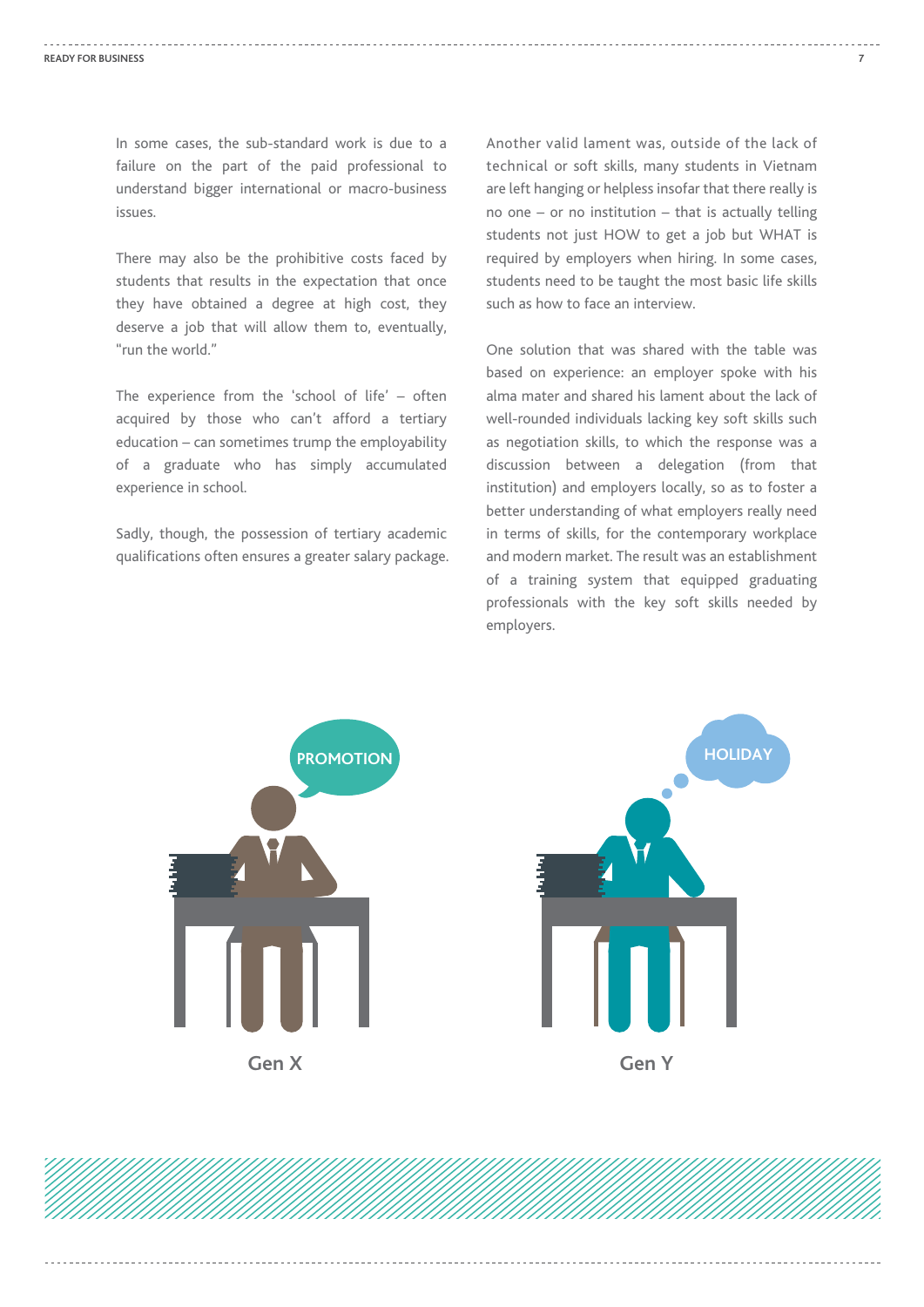# **Skills**

Employers require more than a competent bundle of technical skills – they desire a complementary bundle of soft skills, wrapped with a very important ribbon called attitude, or its closest cousin, values.

"Attitude is so important in this country."

Irrespective of whether they've studied abroad or locally, regardless of how stellar their academic achievements, the lack of right attitude or the desire to learn while in employment, is absolutely essential for success in the business world.

Employers also need a person who is trustworthy, loyal, courteous and engaging when dealing with people.

Communication skills was also cited as one of the skill sets sorely lacking in a competent workforce. Almost all employers across the board from both roundtables repeated the refrain that good communication skills in new hires and employees was one of the most desirable skill sets in the workplace.

The ability to communicate internally as well as externally to relevant stakeholders was deemed essential to a larger set of competent skills expected of a professional.

For one MNC employer, communication skills was listed as having higher priority than the possession of technical accounting skills.

Further to this point, it was also stressed that when a person is employed in a multinational business, the soft skills that are so crucial to dealing with issues and people from multiple cultures with their varying shades: these skills make a person more employable than one who lacks the skills.

Ironically, when an employer DOES manage to find a person with the correct and most desirable set of skills, a new kind of challenge presents itself, and more often than not the challenge is simply the compensation or remuneration package.

The ability of a finance professional to communicate with managers of other divisions was deemed an essential and desirable competence by some employers.

This view comes on the back of the recognition that the finance professional has now evolved – especially when he or she has tools such as software and automation to help  $-$  and the role of the finance professional has included a more consultative role. This is where communication skills becomes important.

 *Poor communication skills in an employee, according to one employer, becomes quite "a burden."*

There is also the view that employees – whether at the starting line of their career or the point where they are progressing to a more established, senior position – need to understand that they must not stop learning.

What they have learnt in academia is merely the first step. The ability and more importantly, the desire to learn before-the-job, on-the-job, outside-the-job and even in-between-jobs, is considered attractive by employers.

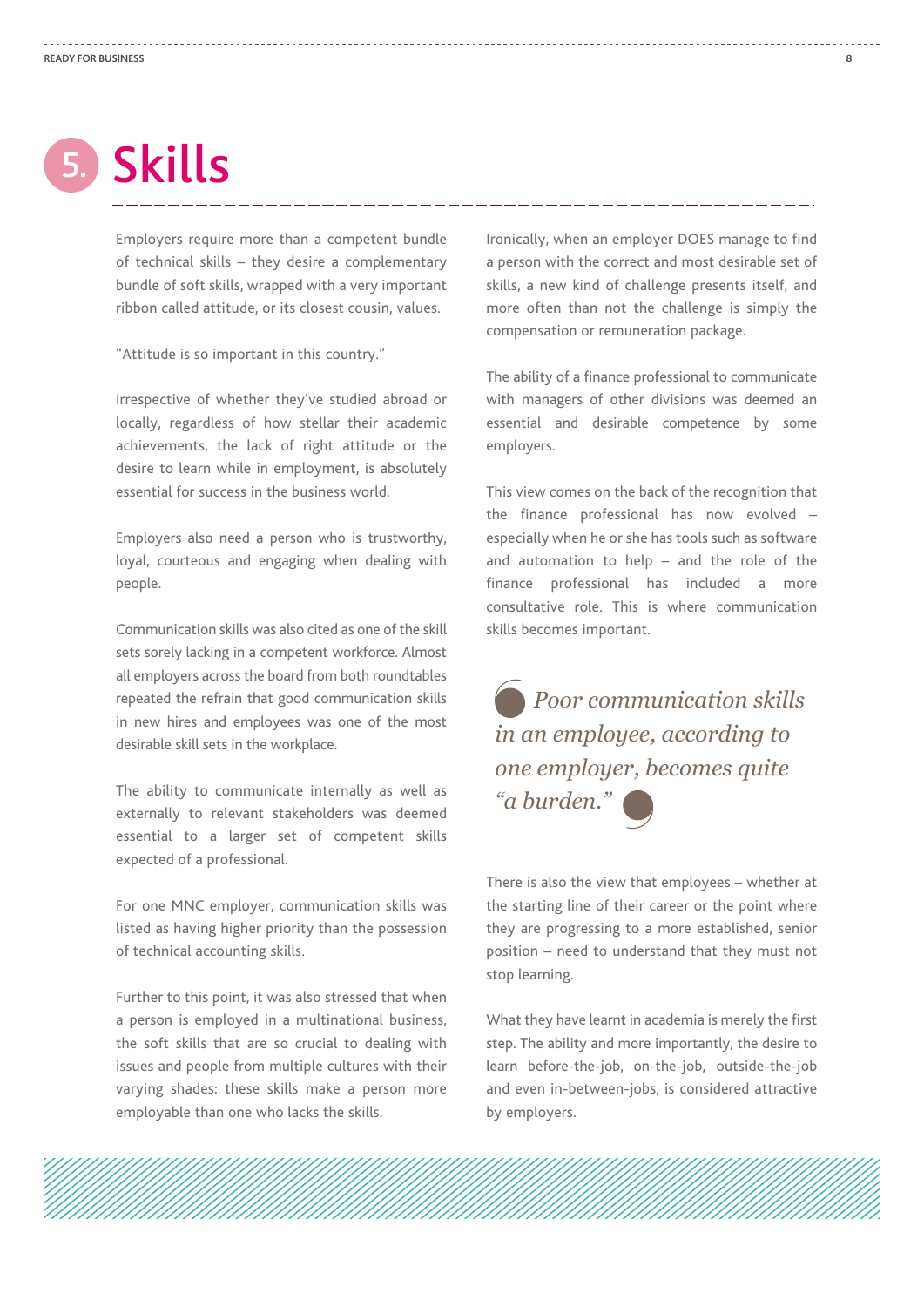The lack of curiosity in a person sends a clear message to some employers that that person lacks, in some part, the right attitude, and therefore, may not be the right person for that organisation.

Put simply, sometimes, the right attitude can go far in marking you as the right person for the job.

Finding well-rounded people, in this instance, is difficult in Vietnam. Employers can fix the situation, but finding them – even before fixing them – is still a continual challenge.

"There has to be a sea change in the way employers look at the way people develop the young."

Fixing a problem after a problem has "already happened", as one panellist remarked, is akin to shutting the barn door after the proverbial horse has fled; that is, it is an uphill task.

 *It is next to impossible to change anybody's attitude, because it is ingrained in them.*

It is far easier to teach technical and even soft skills, but teaching a person to possess the right attitude is, as one panellist opined, difficult.

There was also the view that employees and graduates must demonstrate some ability to change and adapt to what is relevant in the workplace, be it skills or technology. Given the rapidity with which business evolves in this millennium, graduates cannot hold on to the hope that what was learnt in university will see them through their career.

Interestingly, two panellists expressed the view that ownership, responsibility and accountability were fairly high on their list of priority when hiring. Employers need the assurance that the work produced by employees do not need to be triple-checked (even if processes are in place where there is a two-step verification system). From experience, some employers have found that new hires want the job and the title but fall short in accepting the responsibility, ownership and accountability that come with the job.

While foreign expatriate talent in Vietnam can help in building the emerging market that is Vietnam, it is a transient measure; the time is ripe for a more sustainable solution where indigenous Vietnamese talent can and should be developed to the standard where they possess the desired level of employability by companies, especially multinationals.

Academic qualifications may get a candidate to the interview stage but behavioural interviews often see candidates failing to capture an employer's attention.

On-the-job training and continual learning was put forward as a possible gap-closing measure for the challenge of building a skill-sufficient workforce.

The 2009 UK Commission for Employment and Skills report<sup>2</sup>, of which key points have been encapsulated in a CIMA report, states what the best employable skills are for example, the ability to manage numbers, language and IT effectively, problem-solving, understanding the business, etc.

Some employers agree that the study's findings are still very relevant.

One panellist emphasised how important it is for a person to understand a business.

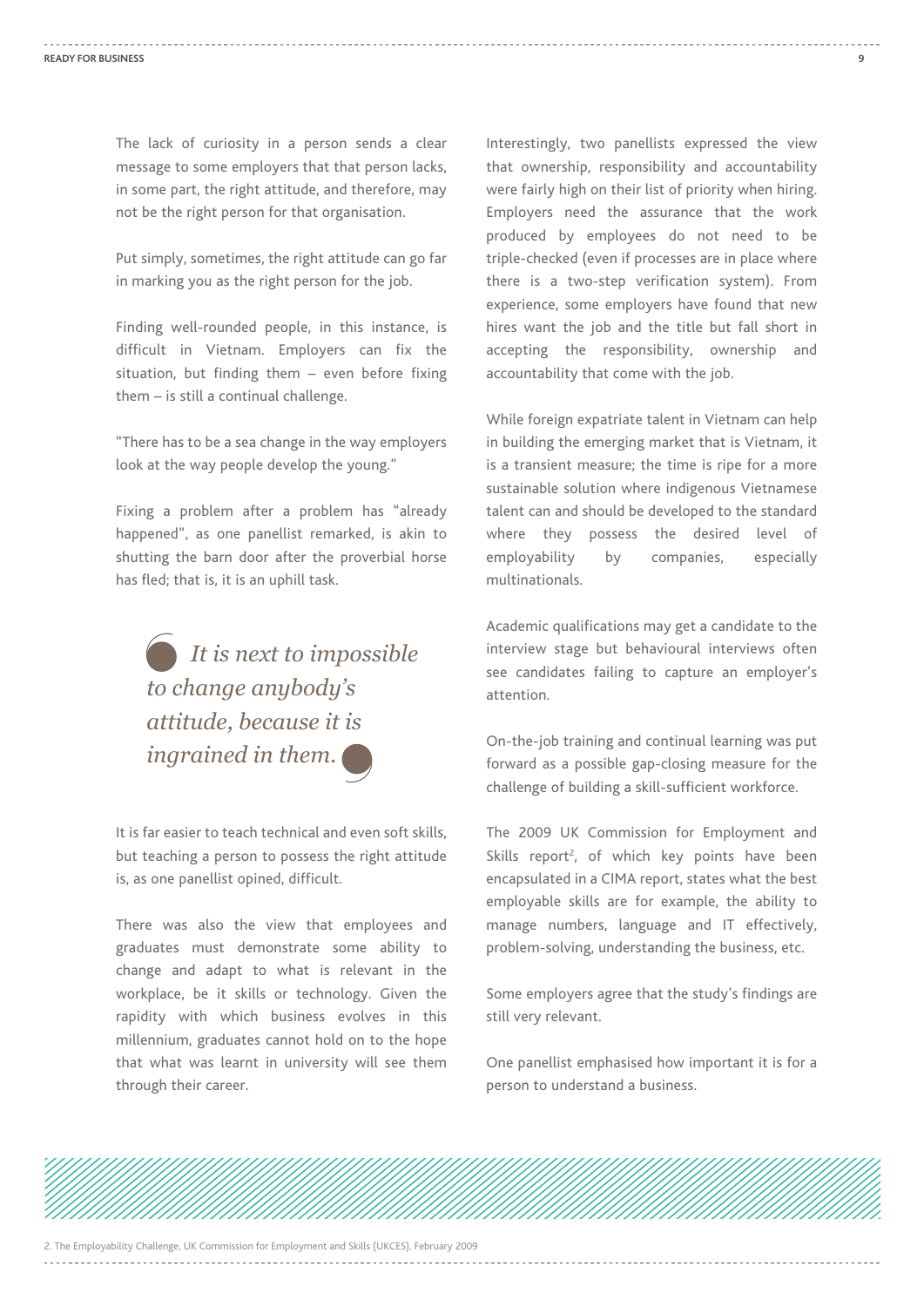However, cultural exposure needs to be considered: some kids growing up in Vietnam may not have had the international exposure that kids in the UK have had or even kids of today who have access to so many more communication skills.

### *Developing an international mindset takes time.*

One panellist expressed a positive outlook in a challenging environment that is the Vietnamese market: firstly, that attention to detail is but one of many foundational skills that the Vietnam market contains in its workforce, and this trait is very useful in the financial and accounting sector. Having said that, he admitted that while the talent market is not perfect, he acknowledges that it will take time to build on additional soft skills such as mindsets, attitudes and soft skills on top of basic technical skills.



the ability to influence outcomes, processes or business results; the ability to garner buy-in from

stakeholders or peers



mindset to see the opportunity for change.

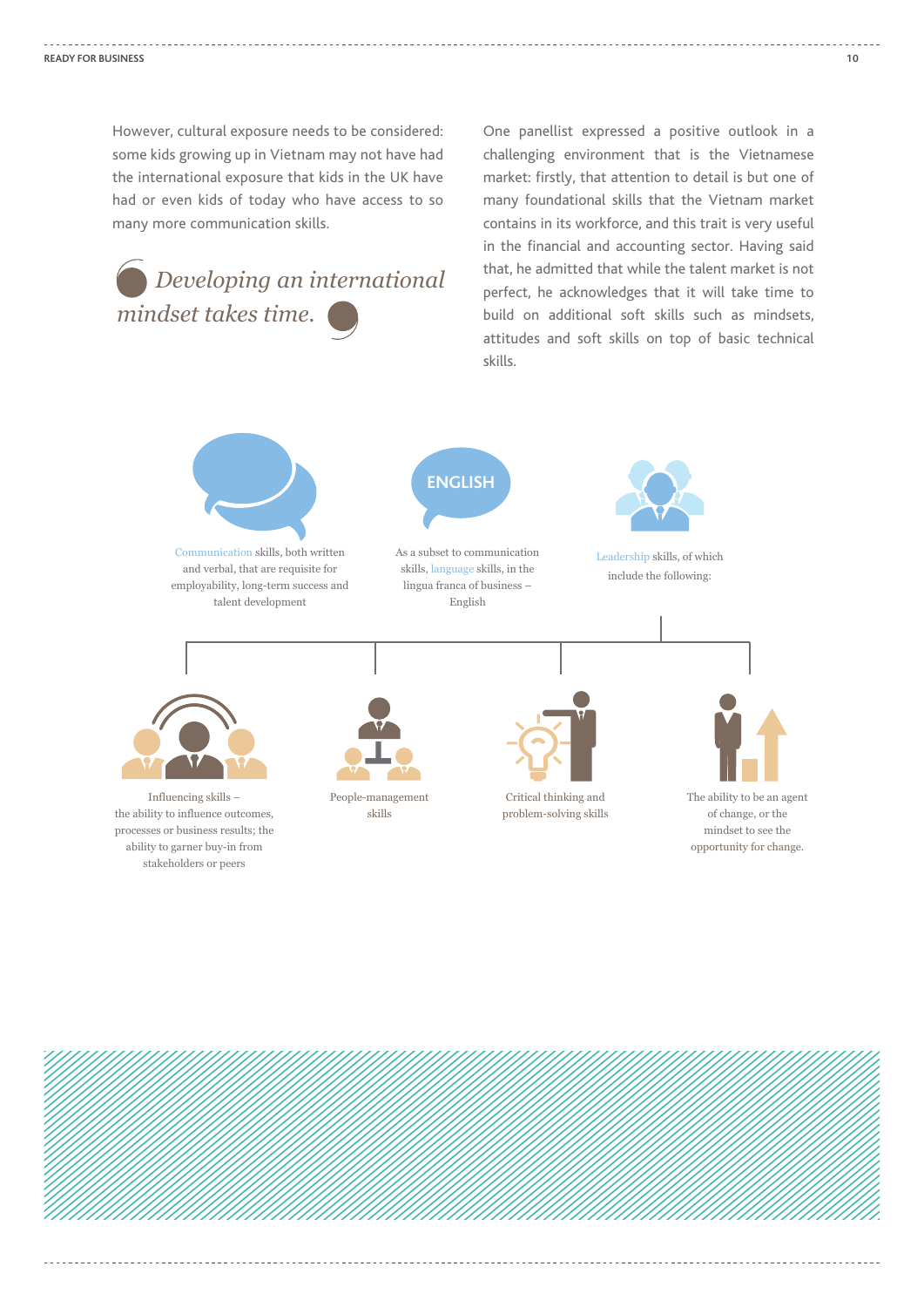## 6. The Responsibility of The Employer

Businesses and markets are complicated and complex, shot through with much competition. In a digitally well-connected generation, the challenge to employers is instilling the necessary training to new hires, not to mention the resources (often costly) needed to train them.

Employers, says one panellist, need to be educated so that they may implement a new system where new hires can be educated in the context of training. In a financial context – whether we look at the financial consequences of the employability gap or look at the kind of employees needed in the finance industry – education and training play crucial roles.

In Vietnam, the issue of human resource is far from being a priority on the agenda with the board of directors, despite the fact that issues such as attrition, retention, leadership, succession planning and so on DO have an impact on a business' productivity.

Interestingly, one panellist raised the view that employers sometimes fail to do their part in another way. When employers are not empowering new hires or not equipping them with the right skills and tools with which to progress – even the failure to nurture them – is sometimes seen as an employer "setting up a new hire to fail," pinpointing wilful neglect on the part of the employer as a second-tier factor that contributes to the employability issue.

One panellist, however, pointed out that her employer has spent hundreds of thousands of dollars putting half a dozen employees through leadership training with poor results.

However, the rotation system (either as a part of a management trainee programme or otherwise) was

put forward by more than one employer; the system was cited as a possible measure that could help employees not just develop a better understanding (as well as better working relationships inter-departmentally) of the business but to also help fortify their set of skills.

Interestingly, the perspective from the SME side was raised: regardless of whether the talent is local or expatriate, SMEs need a person who can perform immediately, or, as one would expect of a new acquisition, one who an employer can "plug and play." More often than not, an SME does not have the luxury of time nor of resources to invest in training in grooming a candidate for the job.

Sometimes a company does not engage in internships simply because they have no time to oversee an internship.

This point is underlined by the fact that the majority of companies in the Vietnamese market are, by and large, SMEs.

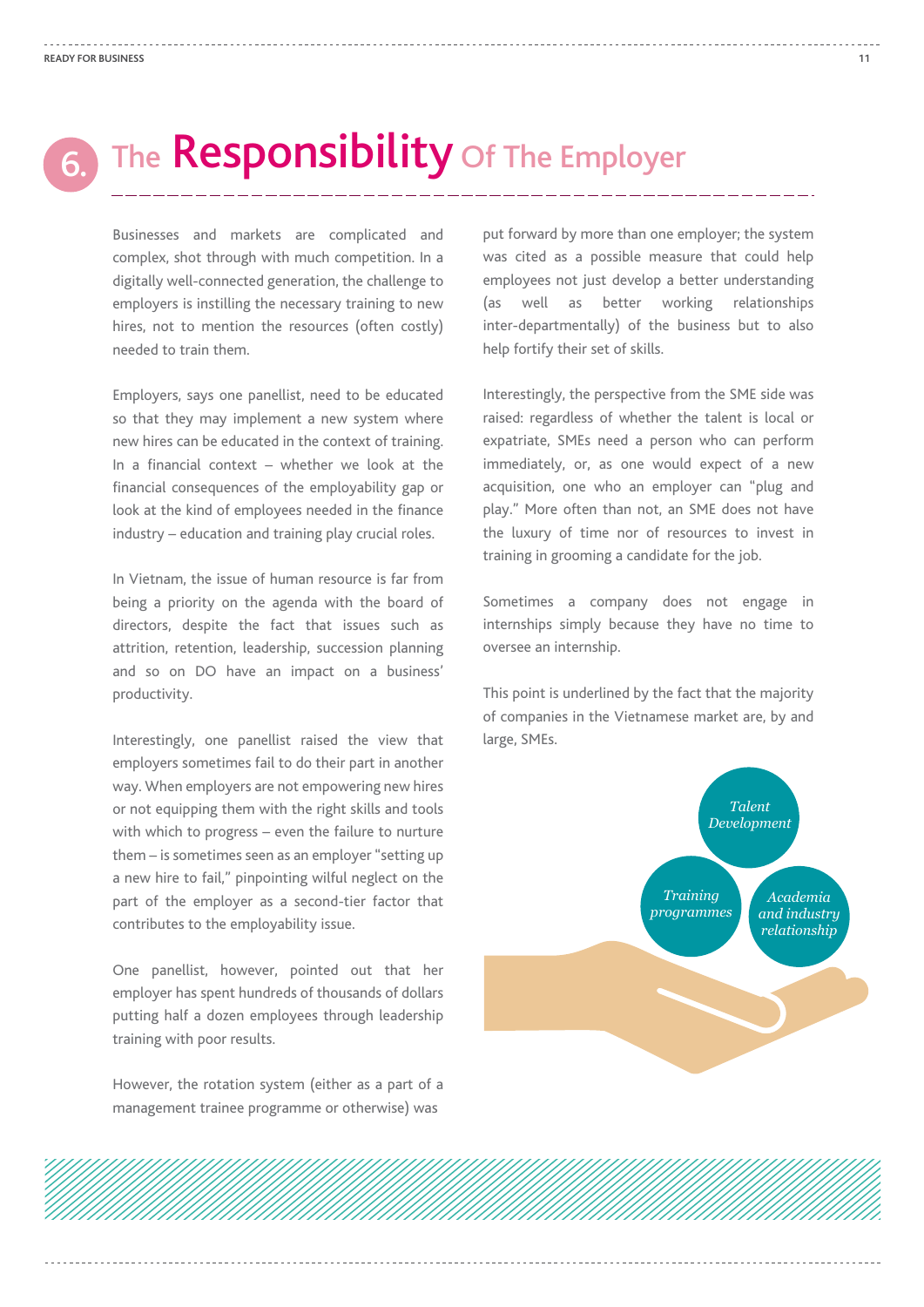#### The Financial Consequences Of The Employability Gap 7.

Employers often look at the time and energy needed to take a graduate and bring them up to speed, in skill sets, to have them performing to expectation. The time frame can be as long as five years while some employers expect a time frame of a mere fortnight.

The costs of time and management in training can be daunting.

 *To counter this, the cost of not training a graduate can be just as counter-productive to business.*

One panellist said that the employability gap has discernible impact on other functions such as sales and marketing.

The investment seen in hiring a senior HR manager is sometimes testament to how much hiring the right talent is a priority to some companies.

On-the-job training, however, is sometimes less costly than hiring an experienced person who can "hit the ground running," as one panellist opined.

When the point about hiring foreign expats instead of training locals is added to this point, the debate becomes more complex. When there is a gap in the local talent pool that forces a company to hire foreign talent, this has financial cost consequences on a company.

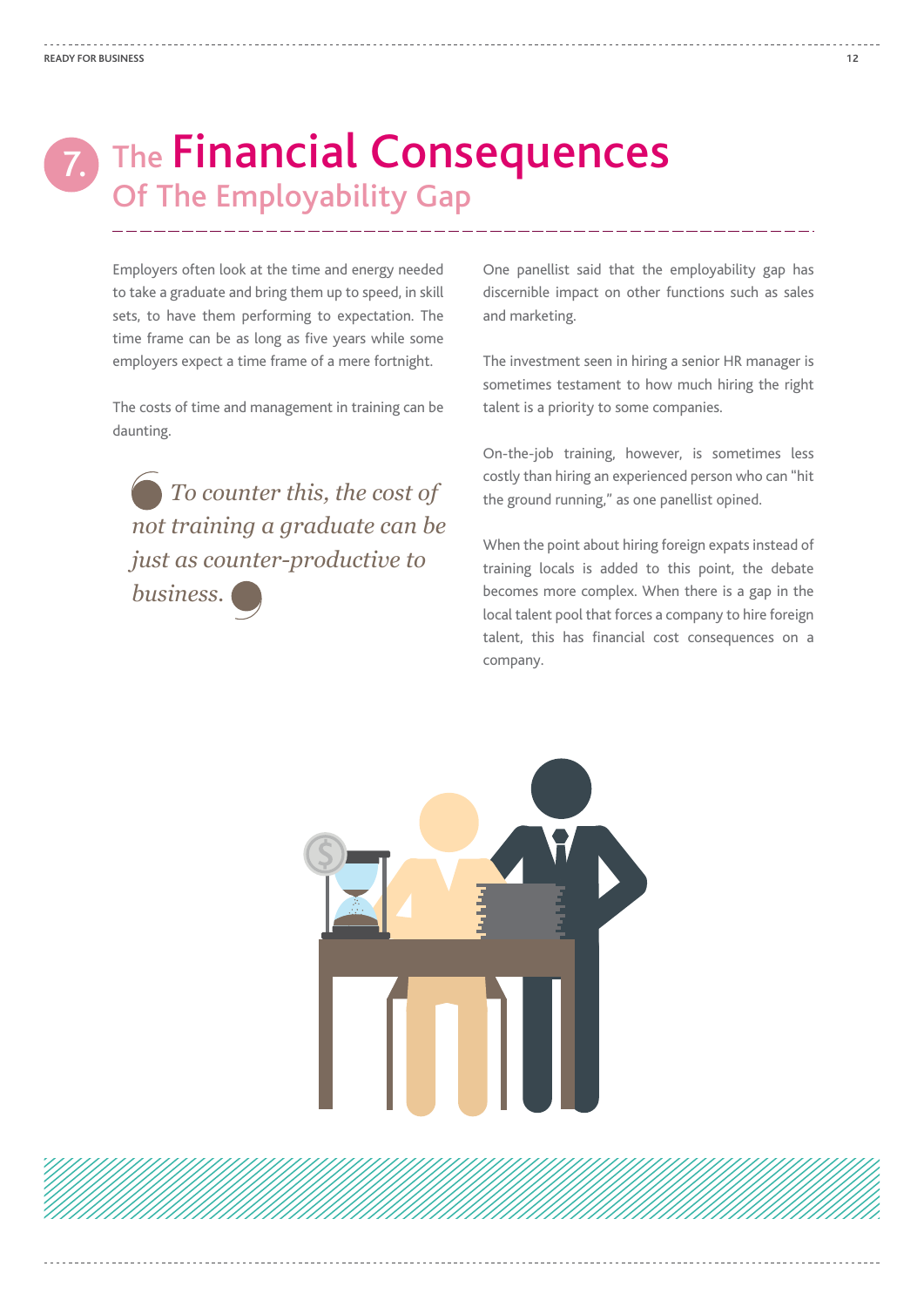

### The CGMA Competency Framework: Who Is The Ideal Finance Professional?

When the CGMA competency framework was presented to panellists, one panellist qualified that while communication skills, leadership skills, business acumen (on top of core accounting and finance skills) were desirable, very few people can deliver all four completely.



The ability of a finance professional or an accountant to communicate effectively to other non-finance colleagues on the why, how and what, is considered important by some employers, especially if the accountant or finance manager is already fairly senior.

One employer boldly stated that in his many years of experience, he found it necessary to send employees on training for business acumen. Finance professionals sometimes need to know what operations, sales and marketing people do, he explained, especially the challenges they face and the macro-trends in business that affect these functions.

Finance professionals need to "talk in their (non-finance departments) language," he elaborated, "not in the language of finance."

The investment in this type of business acumen training is termed "strategic pillar" investment by this employer.

There was also the view that generally, in Vietnam, accountants tend to be of the transactional accounting variety, where they set policies, rules and procedures. There exists only one system, where there is a clear-cut link between Cause A and Effect B, but often these types of accountants are not told WHY the system is designed the way it is, or why figures/procedures matter to the business. While this system works for transactional accounting, from a management accounting or operational perspective, companies may need a finance professional who can analyse and draw insight from figures to show its impact on business, beyond the ability to say, "This is 10% higher and that is 10% lower."

From a business perspective, there needs to be more finance professionals who understand the whys of a business.

Interestingly, one panellist said that while the framework is an ideal scenario, what is particularly important to her – especially in the accounting and finance talent pool – is ethics, integrity and professionalism.

Additionally, another panellist pointed out that several traits encapsulated within the framework would be applicable to almost any other aspect of business or any other position, as would be the additionally-desirable traits of ethics, integrity and professionalism.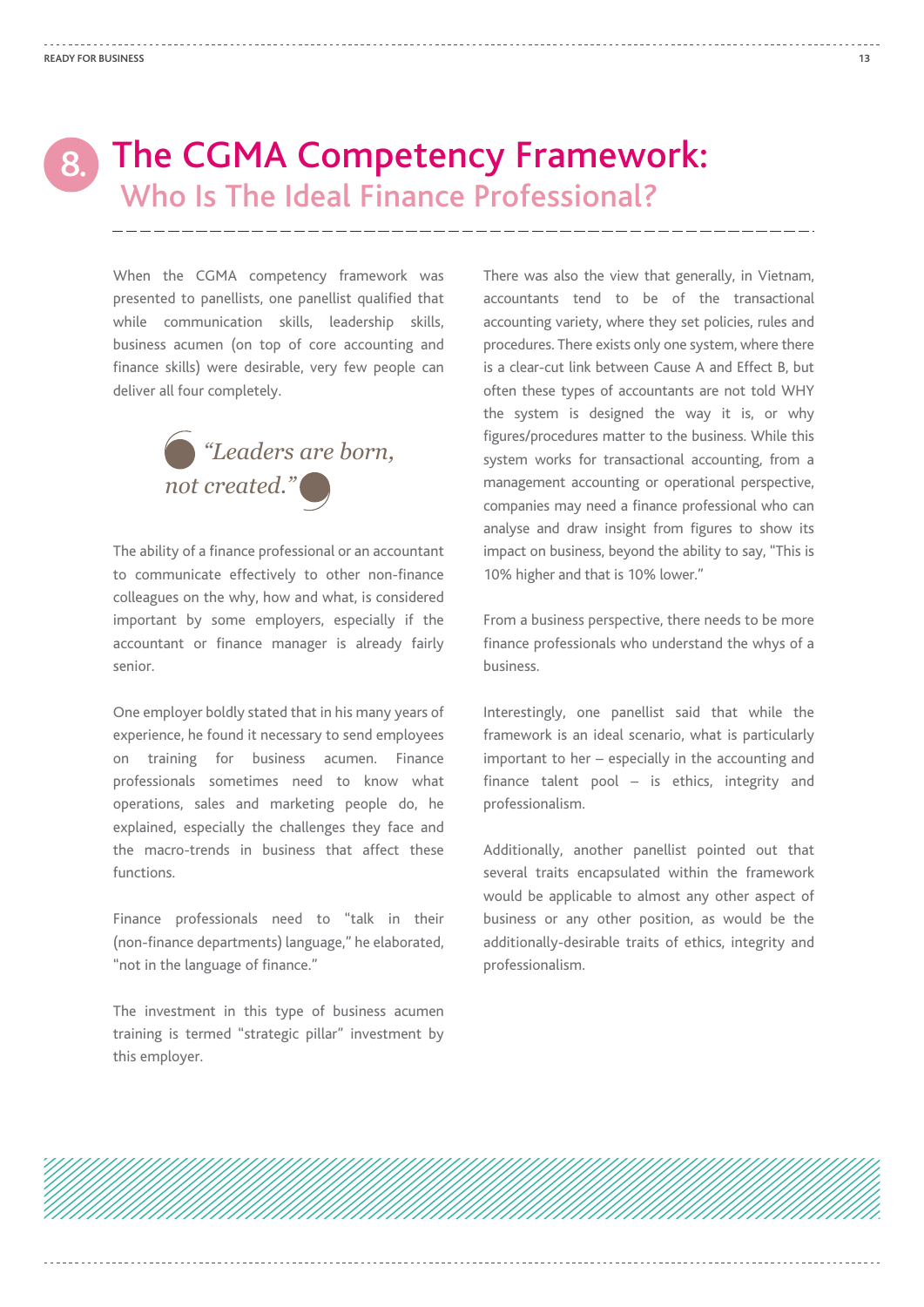#### **CGMA Competency Framework**

The CGMA Competency Framework comprises four knowledge areas - Technical Skills, Business Skills, People Skills and Leadership Skills. These knowledge areas are underpinned by ethics, integrity and professionalism.





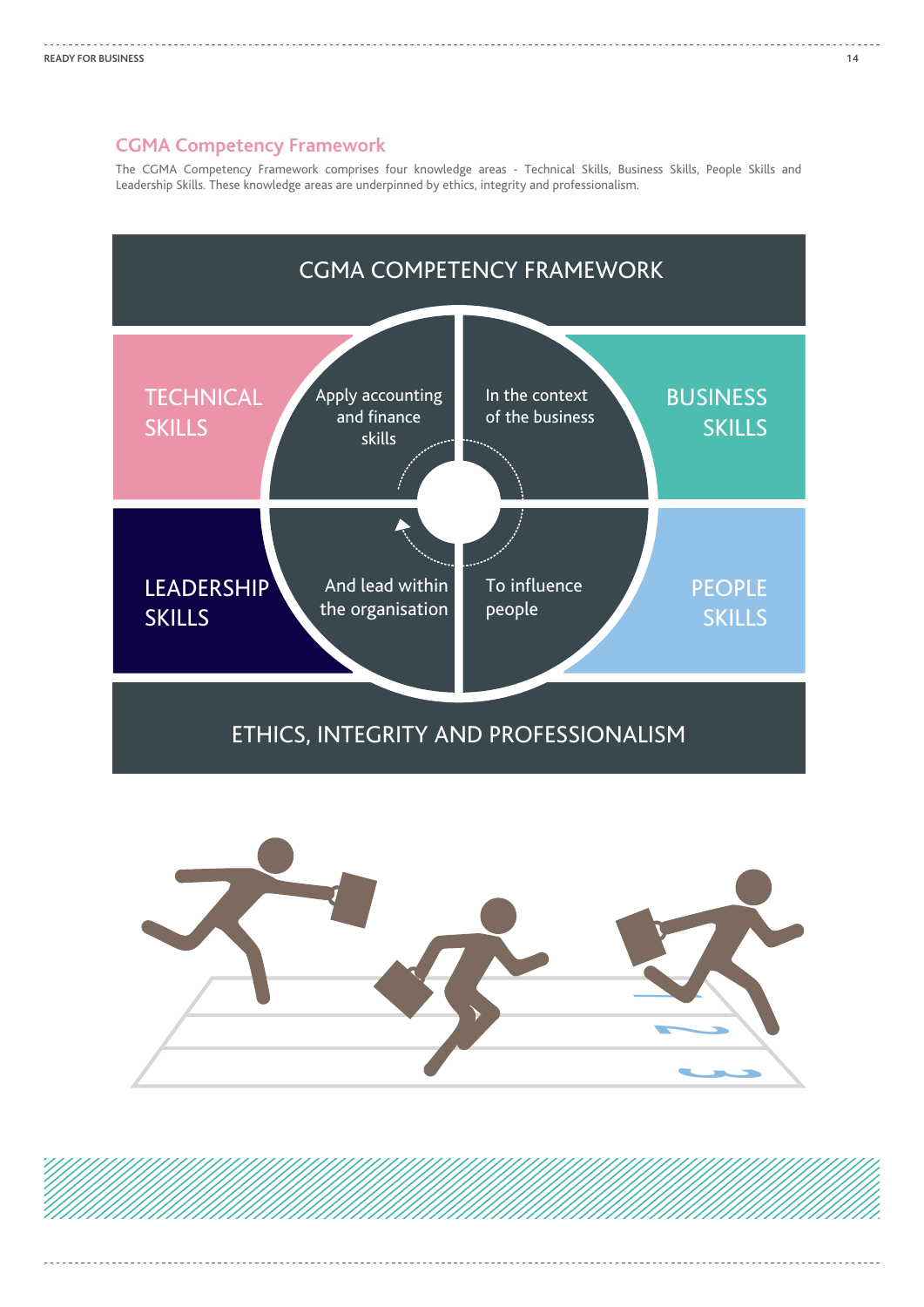## The Future Of Employability In Vietnam

Prohibitively-high income tax, cumbersome paper work and complicated labour legislation are the hurdles in Vietnam that are discouraging factors when a company looks to hire skilled foreign talent.

Local government-related issues are far too complicated (and controversial) for some employers to articulate, in detailed fashion, where government measures have failed and how government measures can help in closing the employability gap.

However, there was the suggestion that the government mandate internships into law or policy: that internships become a mandatory part as a prerequisite to graduation.

There is the recognition that the Vietnamese market needs to mature, and given time, it will. It was recognised that Vietnamese talent possess not just innate intelligence, but also the ability to learn fast.

Employers, however, need to take responsibility to chart the roadmap given that it will take decades to change the education system.

From experience, however, one employer feels some optimism for Vietnam when compared to Indonesia and Thailand, in terms of work ethics.

Some panellists are optimistic that Vietnam's manpower market will develop steadily in the middle-term future, while recognising that perhaps structural changes initiated by government or seismic shifts in education may be slower than desired, and so it falls on employers to take up the lion's share of the initiative in closing the employability gap in Vietnam. Ultimately because employers stand to reap the greatest rewards in business for leading the efforts in closing the employability gap.

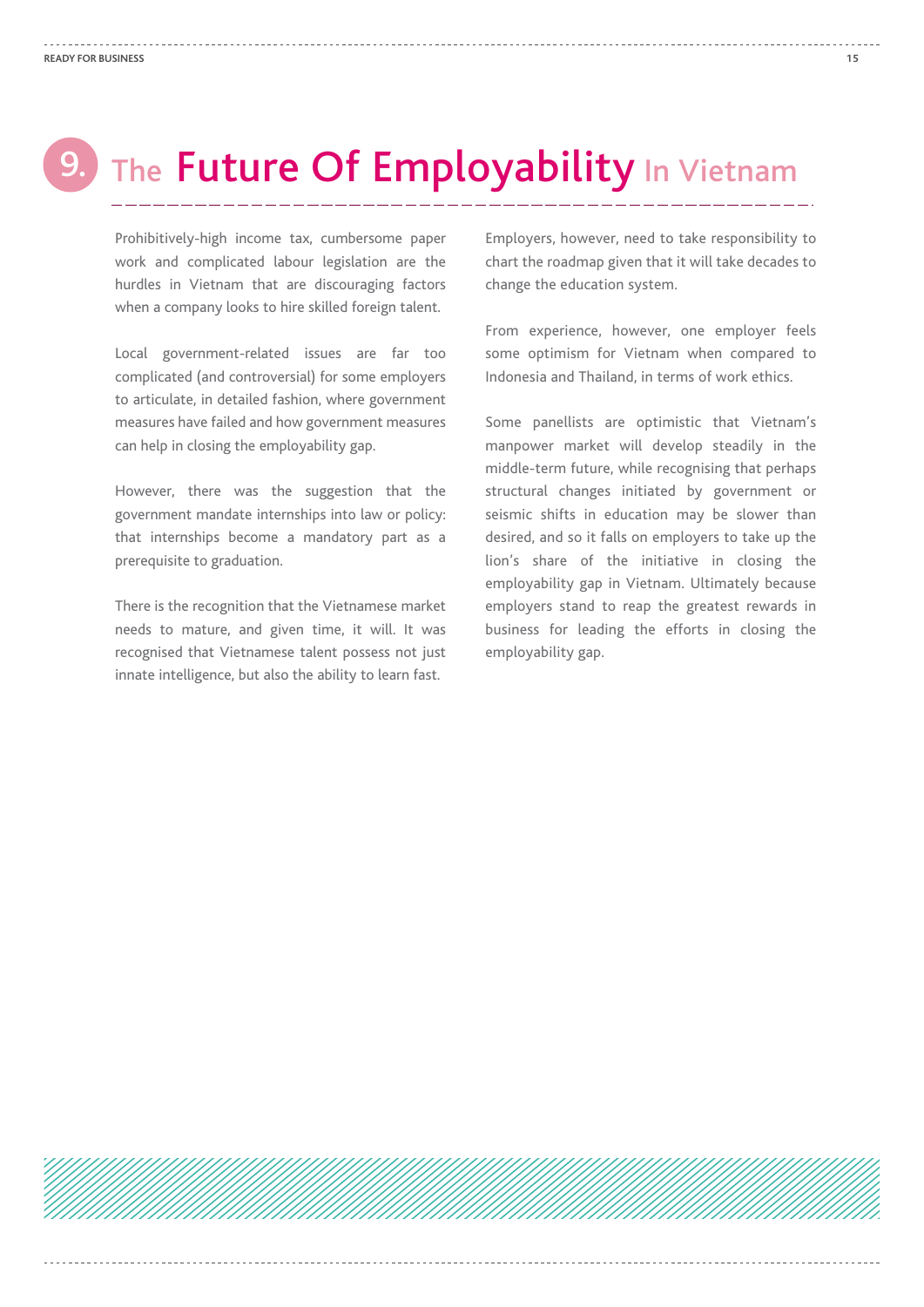. . . . . . . . . . . . .  $\cdot$  -  $\cdot$ . . . . .

**READY FOR BUSINESS** 16